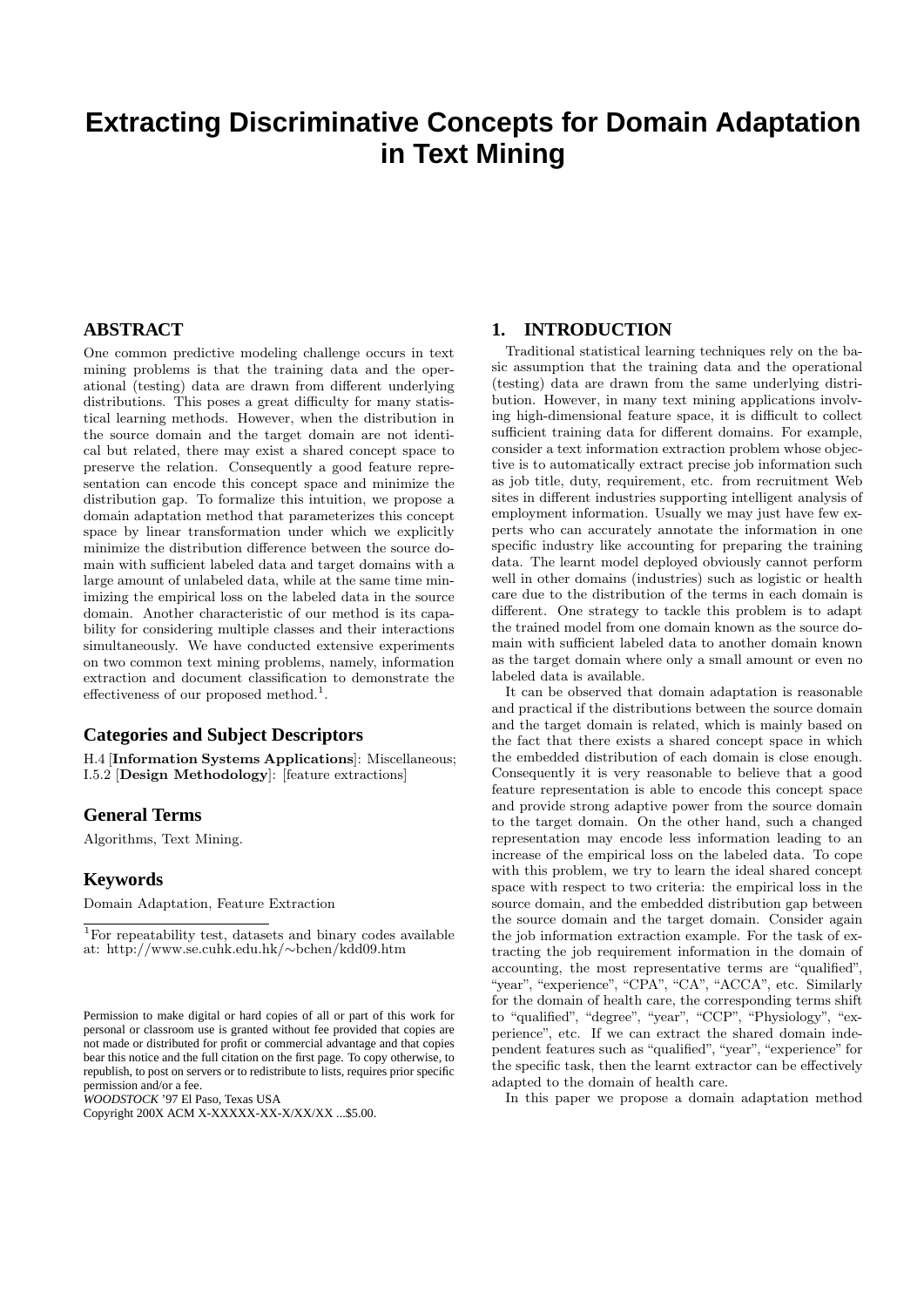which directly minimizes both the distribution gap between the source domain and the target domain, as well as the empirical loss on the labeled data in the source domain by extracting the low-rank concept subspace. Maximum Mean Discrepancy (MMD) [5] is adopted to measure the embedded distribution difference between the source domain with sufficient but finite labeled data and the target domain with sufficient unlabeled data. Then our objective is to minimize the empirical loss and the MMD measurement with respect to the parametric family (linear transformation) which parameterizes the embedded feature subspace. Furthermore, we apply the graph Laplacian [1] to exploit the predictive power for some domain dependent representative features in the target domain based on the co-occurrence with the shared features. This technique can help improve the performance especially when the common features are not sufficient in the target domain.

In fact, there have several domain adaptation methods been proposed to learn a reasonable representation so as to make the distributions between the source domain and the target domain more closer [3, 12, 13, 11]. However, none of them can automatically learn the concept space where the prediction power in the source domain and the adaptive power from the source domain to the target domain are both considered.

Our main contributions can be summarized as follows:

(1) We propose a domain adaptation method to extract the low-rank concept space shared by the source domain and the target domain, which can ensure both the predictive power and adaptive power are maximized.

(2) We can transfer the predictive power from the extracted common features to the characteristic features in the target domain by the feature graph Laplacian.

(3) We theoretically analyze the expected error in the target domain showing that the error bound can be controlled by the expected loss in the source domain, and the embedded distribution gap, so as to prove that what we minimize in the objective function is very reasonable for domain adaptation. (4) Our domain adaptation method is capable of considering multiple classes and their interactions simultaneously. It can be applied to high dimensional text mining applications due to two major properties of text: latent semantic and sparseness. The first property ensures that low-rank concept space can still preserve enough information, and the second property contributes to the computation speed.

We have conducted extensive experiments on two common text mining problems, namely, information extraction and document classification to demonstrate the effectiveness of our proposed method. Experiment results show that our method can get better performance than other existing competitive methods.

# **2. DOMAIN ADAPTATION**

# **2.1 Related Work**

Domain adaptation is a widely studied area. It addresses a common situation when applying the trained model to a different domain. Many works try to learn a new representation which can bridge the source domain and the target domain. Blitzer et al. [3] proposed a heuristic method to select some domain independent pivot features to learn an embedded space where the data comeing from both domains can share the same feature structure. Daumé III [4] proposed the Fea-

ture Augmentation method to augment features for domain adaptation. The augmented features are used to construct a kernel function for kernel methods. Raina et al. [12] learned the sparse basis from the unlabeled data which is not necessary in the same domain as the labeled data. Then it represents the labeled data by those learned high-level basis for further classification. Several domain adaptation methods [6, 14, 15, 8, 2] suggested to apply the instance weighting technique for domain adaption in various applications. Recently, Pan et al. [11] applied the Maximum Mean Discrepancy (MMD) to learn the embedded space where the distribution between the source domain and the target domain is minimized.

### **2.2 Problem Statement and Preliminaries**

In this paper, we focus on the setting where the testing samples come from another domain, which is different from the training set. In the sequel, we refer the training set to as the source domain  $D_{\mathcal{S}} = \{(x_i, y_i)\}_{i=1}^{n_1}$ , where  $x_i \in \mathbb{R}^d$  is the  $d$  dimensional input space, and  $y_i$  is the output label. We also assume that the testing samples are available. Denote the testing set as  $D_{\mathcal{T}} = \{x_i'\}_{i=1}^{n_2}$  and  $x_i' \in \mathbb{R}^d$  is the input. Let  $\mathcal{P}(x)$  and  $\mathcal{Q}(x')$  (or  $\mathcal P$  and  $\mathcal Q$  for short) be the marginal distributions of the input sets  $\{x_i\}$  and  $\{x'_i\}$  from the source and target domains, respectively. In general,  $\mathcal{P}$ and Q can be different. The task of domain adaptation is to predict the labels  $y_i$ 's corresponding to the inputs  $x_i$ 's in the target domain. Note that domain adaptation is different from Semi-Supervised Learning (SSL). SSL methods employ both labeled and unlabeled data for better classification, in which the labeled and unlabeled data are assumed to be drawn from the same domain. Unlike SSL, the key assumption in domain adaptation is that  $P \neq Q$ , but the class conditional distribution of the source and target domains remains unchanged, *i.e.*,  $P(y|x) = P(y'|x')$ .

#### **2.3 Maximum Mean Discrepancy**

Recall that, in domain adaptation, the fundamental question is how to evaluate the difference in distribution between two domains given finite observations of  $\{x_i\}$  and  $\{x_i^{\prime}\}$ There exists many criteria (such as the Kullback-Leibler (KL) divergence) that can be used to measure their distance. However, many of these estimators are parametric and require an intermediate density estimate. To avoid this non-trivial task, a non-parametric distance estimate between distributions is more desirable. Recently, Gretton et al. [5] introduced the Maximum Mean Discrepancy (MMD) for comparing distributions based on the Reproducing Kernel Hilbert Space (RKHS) distance. Let the kernel-induced feature map be  $\phi : \mathbb{R} \mapsto \mathcal{H}$ , where H is the corresponding feature space. The MMD between the source domain  $D_{\mathcal{S}}$ and the target domain  $D_{\mathcal{T}}$  is defined as follows:

$$
\begin{aligned} \text{MMD}[D_{\mathcal{S}}, D_{\text{T}}] &= \sup_{\|f\|_{\mathcal{H}} \le 1} (\text{E}_{\mathcal{Q}}[f(x') - \text{E}_{\mathcal{P}}[f(x)]]) \\ &= \|\text{E}_{\mathcal{Q}}[\phi(x')] - \text{E}_{\mathcal{P}}[\phi(x)]\|_{\mathcal{H}}. \end{aligned} \tag{1}
$$

The empirical measure of the MMD in (1) is defined as:

$$
MMD[D_{S}, D_{T}] = \frac{1}{n_{2}} \sum_{x' \in D_{T}} \phi(x') - \frac{1}{n_{1}} \sum_{x \in D_{S}} \phi(x) \quad .
$$
 (2)

Therefore, the distance between two distributions of two samples is simply the distance between the two mean elements in the RKHS.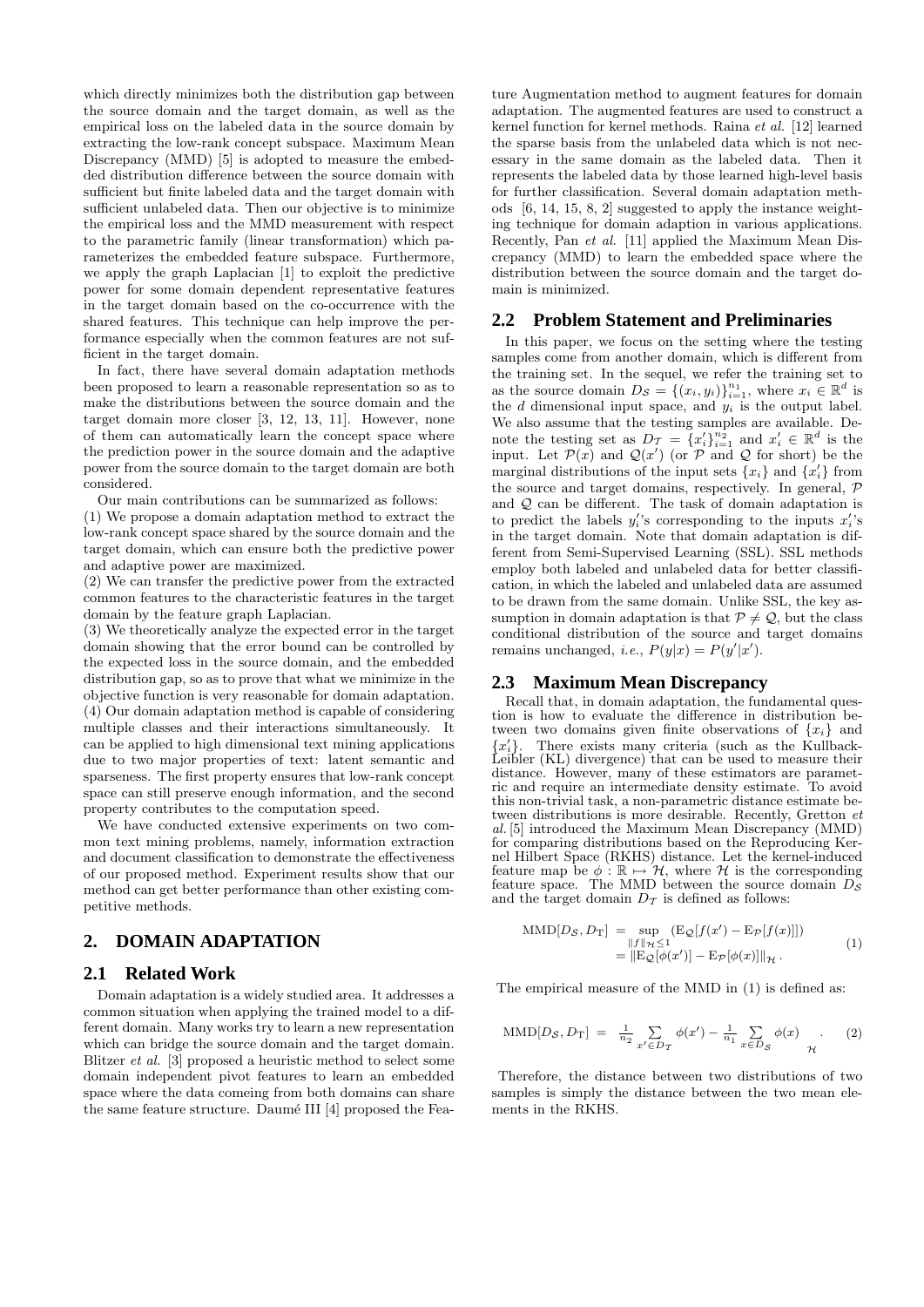# **2.4 Kernel Mean Matching**

Due to the change of distribution from different domains, training with samples from the source domain may degrade the generalization performance in the another target domain. To reduce the mismatch between the two different domains, Huang et al. [6] proposed a two-step approach Kernel Mean Matching (KMM). The first step is to diminish the difference of means of samples in RKHS between the two domains by re-weighting the samples  $\phi(x_i)$  in the source domain as  $\beta_i \phi(x_i)$ , where  $\beta_i$  is learned by using the MMD criterion in (2).

Then the second step is to learn a decision classifier  $f(x) =$  $w^{\top}\phi(x)+b$  that separates patterns of opposite classes using the loss function re-weighted by  $\beta_i$  in the objective.

### **2.5 Maximum Mean Discrepancy Embedding**

However, the simple re-weighting scheme may have a limited improvement in the target domain when the dimensionality of the data is high. In particular, some features may cause the data distribution between domains to be different, while others may not. Some features may preserve the structure of data for adaptation, while others may not. To address this problem, Pan et al. [11] proposed Maximum Mean Discrepancy Embedding (MMDE) for domain adaptation by embedding both the source and target domain data onto a shared low-dimensional latent space. The key idea is to formulate this as a kernel learning problem using the kernel trick  $K_{ij} = K(x_i, x_j) = \phi(x_i)^\top \phi(x_j)$ , and to learn the kernel matrix defined on all the data:

$$
K = \begin{array}{ll} K_{S,S} & K_{S,T} \\ K_{T,S} & K_{T,T} \end{array} \in \mathbb{R}^{(n_1 + n_2) \times (n_1 + n_2)}, \tag{3}
$$

where  $K_{S,S}, K_{T,T}$  and  $K_{S,T}$  are the Gram matrices defined on the source domain, target domain, and cross domain data, respectively. By minimizing the distance (measured by MMD) between the source and target domain data. The square of the MMD in (2) can be written as

$$
trace(KD),\tag{4}
$$

where

$$
D_{ij} = \begin{cases} \frac{1}{n_1^2} & \text{when } x_i, x_j \in D_{\mathcal{S}}\\ \frac{1}{n_2^2} & \text{when } x_i, x_j \in D_{\mathcal{T}}\\ \frac{1}{n_1 n_2} & \text{otherwise.} \end{cases} \tag{5}
$$

This leads to a Semi-Definite Programming (SDP) problem. After that, the embedding of data can be extracted by performing eigen-decomposition on the learned kernel matrix  $K$  in (3), and can be used for training classifiers.

# **3. FEATURE EXTRACTION FOR MULTI-CLASS DOMAIN ADAPTATION**

In previous domain adaptation methods [6, 11], the weights  $\beta_i$ 's in KMM or the kernel matrix K of samples in MMDE are learned separately using the MMD criterion in (2) defined on the input data only without considering any labels. While the use of labels in linear discriminant analysis usually helps extract more discriminative features, the label information from the source domains may be also useful to learn kernels or extract features for a better domain adaptation.

In addition, there are two main limitations associated with MMDE. First, MMDE is transductive and cannot generalize on unseen patterns. Second, it requires to solve an expensive SDP problem, which takes  $O((n_1+n_2)^{6.5})$  time to solve the optimization problem (4). Although polynomial-time solvers are available, current interior-point methods are still

too computationally intensive for large-scale SDPs in real applications. Note that only the low dimensional embedding of the data is extracted from the learned kernel matrix  $K$  in MMDE, and is then used for the training of the decision classifiers. Therefore, not all components from the learned kernel matrix  $K$  are required to train the classifiers for domain adaptation.

#### **3.1 Proposed Framework**

Based on the above discussions, instead of using two-step approaches as in [6, 11], we propose a unified domain adaptation learning framework to find the discriminative feature subspace  $\Theta$ , and to learn decision classifiers  $f_l(x)$ 's simultaneously. In particular, our proposed method minimizes the distribution difference between the samples of the source and target domains after the projection into the subspace  $\Theta$  (*i.e.*  $\Theta$ x<sub>i</sub>), as well as the structural risk functional of the  $n_1$  labeled data from the source domain  $D_{\mathcal{S}}$ . Moreover, we suppose that the learning problem is in multiclass setting, and there are m decision classifiers  $f_l(x)$ 's. Let us denote the label indicator matrix as  $Y \in \mathbb{R}^{n_1 \times m}$ , and  $Y_{il} = 1$  if the i-th sample belongs to the l-th class, and 0 if it is labeled as others. Similar to other feature extraction methods, we also suppose  $\Theta$  is orthogonal on rows so that  $\Theta \Theta^T = I$ . The optimization problem is then formulated as follows:

$$
\min \sum_{l=1}^{m} \sum_{i=1}^{n_1} \ell(f_l, Y_{il}, x_i) + \alpha \sum_{l=1}^{m} \Omega(f_l) \bigg) + \beta \text{dist}_{\Theta}(D_{\mathcal{S}}, D_{\mathcal{T}}), \tag{6}
$$

subject to  $\Theta \Theta^T = I$ . Here, the first term is the empirical risk functional of the decision functions  $f_i$ 's on the labeled data from the source domain  $D_{\mathcal{S}}$ , and  $\ell(\cdot)$  is the empirical loss function. The regularizer  $\Omega(\cdot)$  controls the complexity of  $f_l$ , and the last term measures the distribution difference between the embedding of  $D<sub>S</sub>$  and  $D<sub>T</sub>$ . Two tradeoff parameters  $\alpha > 0$  and  $\beta > 0$  are introduced to control the fitness of the decisions functions, and to balance the difference of distribution from the two domains and the structural risk functional for the labeled patterns, respectively. Hence, using (6), the subspace  $\Theta$  and the decision functions  $f_l$ 's can be learned at the same time.

#### *3.1.1 Shared Subspace for Label Dependency*

To capture the label dependency, we follow [7] to define the m decision functions:

$$
f_l(x) = w_l^{\top} x = u_l^{\top} x + v_l^{\top} \Theta x, \ l = 1, \cdots, m \tag{7}
$$

where  $w_l \in \mathbb{R}^d$  is the weight vector for the decision function,  $\Theta \in \mathbb{R}^{r \times d}$  is the matrix of the shared subspace for the m decision functions, and  $v_l \in \mathbb{R}^r$  is the weight vector defined in the projected subspace  $\Theta$ , and  $u_l \in \mathbb{R}^d$  is the weight vector defined in the original input space. With the parametric form  $(7)$  of the m decision classifiers, the learned subspace Θ can capture the intrinsic structure of label dependency in multiclass problems [7], the weight vector  $v_l$  is the discriminative direction in the subspace  $\Phi$  for each class, while the weight vector  $u_l$  can be used to fit the residue  $w_l - \Theta^\top v_l$  for each class independently.

Though we learn a linear shared subspace in (7), the linear subspace is usually more efficient and also achieves good generalization performance for high dimensional data such as text documents. Moreover, one can simply replace the input x by the feature mapped input  $\phi(x)$  in (7) and apply the Representer Theorem for  $w_l$ ,  $u_l$  and  $\Theta$ , which gives rise to the kernel variant of the proposed framework for the nonlinear generalization performance, which is beyond the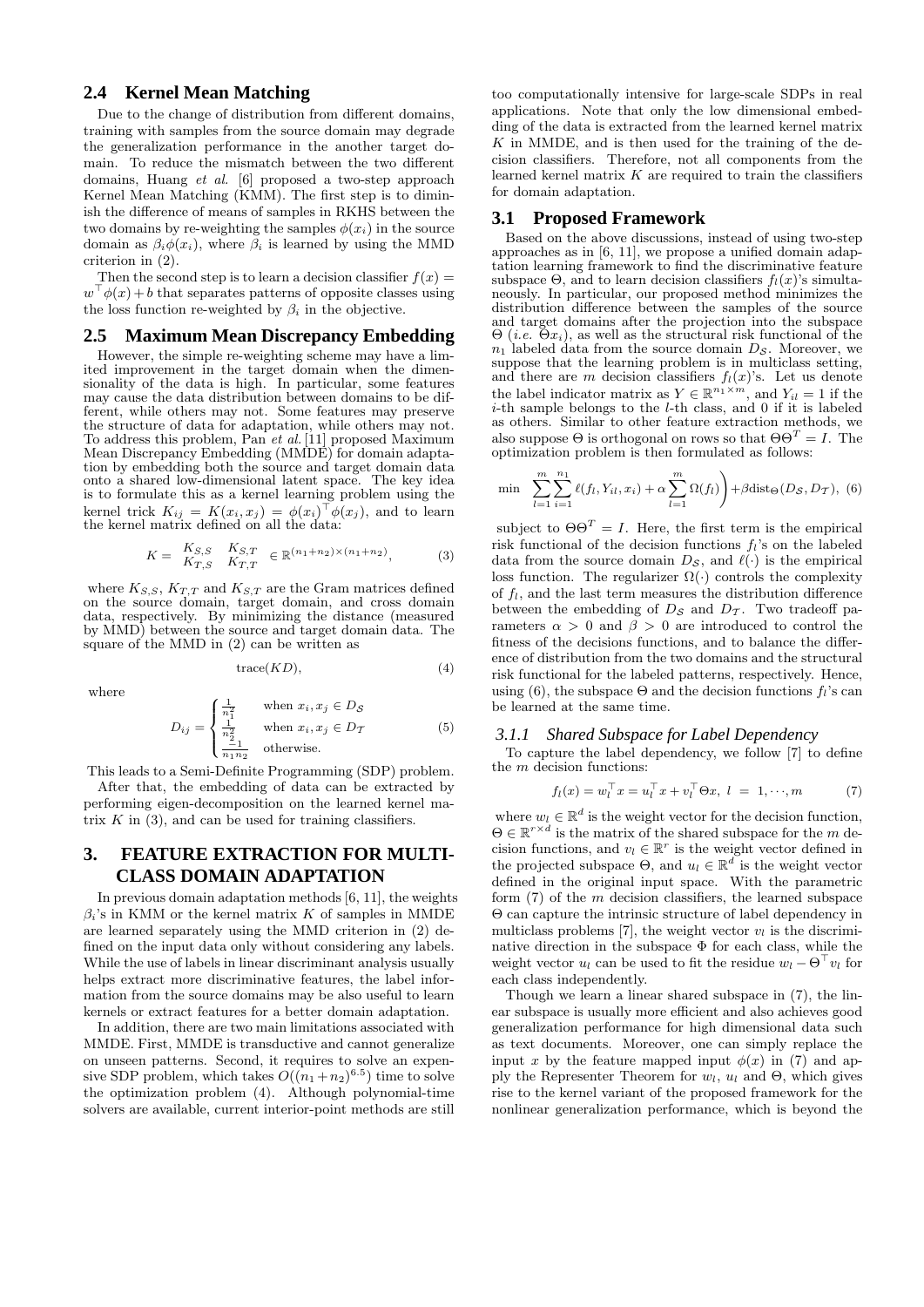scope of this paper. For simplicity, we use the notation  $x$ instead of  $\phi(x)$  in the sequel.

#### *3.1.2 Loss Function and Regularization*

For the empirical loss on the labeled data, we apply the square loss function:

$$
\ell(f_l, Y_{il}, x_i) = (f_l(x_i) - Y_{il})^2
$$
  
=  $(w_l^\top x_i - Y_{il})^2$   
=  $(u_l^\top x_i + v_l^\top \Theta x_i - Y_{il})^2$ .

Suppose  $X_{\mathcal{S}} = [x_1, \dots, x_{n_1}] \in \mathbb{R}^{d \times n_1}$  is the data matrix of the source domain,  $W = [w_1, \dots, w_m] \in \mathbb{R}^{d \times m}$ ,  $U =$  $[u_1, \dots, u_m] \in \mathbb{R}^{d \times m}$ , and  $V = [v_1, \dots, v_m] \in \mathbb{R}^{r \times m}$ , then the first term in (6) can be rewritten as:

$$
\sum_{l=1}^{m} \sum_{i=1}^{n_1} \ell(f_l, Y_{il}, x_i) = W^{\top} X_{\mathcal{S}} - Y^{\top}^2
$$
  
=  $U^{\top} X_{\mathcal{S}} + V^{\top} \Theta X_{\mathcal{S}} - Y^{\top}^2$ .

Based on the parametric form (7) of the decision function  $f_l$ , we introduce the following regularizer:

$$
\Omega(f_l) = ||u_l||^2 = w_l - \Theta^{\top} v_l^{2},
$$

which controls the complexity of each classifier independently. The second term in (6) can be rewritten as:

$$
\sum_{l=1}^{m} \Omega(f_l) = ||U||^2 = W - \Theta^{\top} V^{-2}.
$$

#### *3.1.3 Distribution Gap between Domains*

Recall that the last term in (6) measures the mismatch between the embedding of the source and target domain. Here, we use the MMD criterion in (4) as the nonparametric measure for the mismatch. Suppose  $X_{\mathcal{T}} = [x'_1, \cdots, x'_{n_2}] \in \mathbb{R}^{d \times n_2}$ and  $X = [X_{\mathcal{S}}, X_{\mathcal{T}}] \in \mathbb{R}^{d \times (n_1 + n_2)}$ , are the data matrices defined on the target domain and all input data, respectively, and assume  $\phi(x) = \Theta x$ , and so  $K = X^{\top} \Theta^{\top} \Theta X$ . Then, the criterion (4) becomes

$$
\text{MMD}^2[D_S, D_T] = \text{trace}(X^\top \Theta^\top \Theta X D) \n= \text{trace}(\Theta X D X^\top \Theta^\top). \tag{8}
$$

#### *3.1.4 Final Formulation*

Combining all the above, we arrive at the following minimization problem:

$$
\begin{aligned}\n\min_{\Theta, W, V} W^{\top} X_{\mathcal{S}} - Y^{\top} \xrightarrow{2} + \alpha W - \Theta^{\top} V \xrightarrow{2} + \beta \text{trace}(\Theta X D X^{\top} \Theta^{\top}) \\
\text{s.t.} \qquad \Theta \Theta^{\top} = I,\n\end{aligned} \tag{9}
$$

which learns both the shared subspace  $\Theta$ , and the parameters  $W$  and  $V$  in decision functions simultaneously.

#### **3.2 Detailed Algorithm**

In this section, we show that the optimization problem (9) can be solved efficiently by alternatively finding the optimal subspace matrix  $\Theta$ , and the matrices V and W of the weight vectors.

### 3.2.1 Computing  $V^*$

First, we show that the optimal  $V^*$  in the optimization problem (9) can be expressed in term of  $\Theta$  and W.

PROPOSITION 1. For the fixed W and  $\Theta$ , the optimal  $V^*$ that solves the optimization problem (9) is

$$
V^* = \Theta W.\t(10)
$$

PROOF. Setting the derivative of the optimization problem  $(9)$  w.r.t.  $V$  to zeros, we have:

$$
\Theta(W - \Theta^{\top} V) = 0
$$
 or  $\Theta \Theta^{\top} V = \Theta W$ .

Using  $\Theta\Theta^{\top} = I$ , this completes the proof.  $\Box$ 

#### *3.2.2 Computing* W<sup>∗</sup>

Second, we show that the optimal  $W^*$  in the optimization problem (9) has a closed-form solution in term of  $\Theta$  and V.

PROPOSITION 2. For the fixed  $\Theta$  and V, the optimal  $W^*$ has a closed-form solution:

$$
W = (\alpha I + X_{\mathcal{S}} X_{\mathcal{S}}^{\top})^{-1} (X_{\mathcal{S}} Y + \alpha \Theta^{\top} V). \tag{11}
$$

PROOF. As shown in the optimization problem  $(9)$ , the last term does not depend on  $W$ , so we can simplify the objective function as follows:

$$
W^{\top} X_S - Y^{\top} \stackrel{2}{\to} W \to 0^{\top} V \stackrel{2}{\to}
$$
  
= trace $(W^{\top} X_S - Y^{\top})(W^{\top} X_S - Y^{\top})^{\top} + \alpha \text{trace}(W \to 0^{\top} V)(W \to 0^{\top} V)^{\top}$   
= trace $(Y^{\top} Y - 2W^{\top} (Y^{\top} X_S^{\top} + \alpha V^{\top} \Theta)^{\top} + W^{\top} (\alpha I + X_S X_S^{\top}) W)$  (12)

Setting the derivatives of  $(12)$  w.r.t. W to zeros, we have:

$$
-(Y^{\top} X_{\mathcal{S}}^{\top} + \alpha V^{\top} \Theta)^{\top} + (\alpha I + X_{\mathcal{S}} X_{\mathcal{S}}^{\top}) W = 0.
$$

This completes the proof.  $\square$ 

Since the matrix inversion  $(\alpha I + X_{\mathcal{S}} X_{\mathcal{S}}^{\top})^{-1}$  can be precomputed, and the data matrix  $X_{\mathcal{S}}$  is usually sparse for text documents, this inversion can be computed by performing Singular Value Decomposition (SVD) on the data matrix  $X_{\mathcal{S}}$ in  $O(dn_1 \min(d, n_1))$  time. Using (11) and (10), the update of W can be computed in  $O(d^2m)$  time.

### *3.2.3 Computing* Θ ∗

Moreover, we can show that the optimal  $\Theta^*$  in (9) can be solved efficiently by performing SVD on a matrix in term of W.

PROPOSITION 3. For the fixed W and V, the optimal  $\Theta^*$ can be obtained by solving the following SVD problem:

$$
\begin{aligned}\n\min_{\Theta} \Theta(\beta X DX^{\top} - \alpha WW^T) \Theta^{\top} \\
s.t. \quad \Theta \Theta^{\top} = I,\n\end{aligned} \n\tag{13}
$$

and the matrix  $\Theta^*$  has the rank at most min $(d, m + 1)$ .

PROOF. As shown in the optimization problem  $(9)$ , the first term does not depend on  $\Theta$ , and using (10), we can rewrite the objective function as follows:

 $\alpha$  W− $\Theta^{\top} \Theta W \xrightarrow{2} \beta$ trace  $\Theta X D X^{\top} \Theta^{\top}$  .

Moreover, using  $\Theta\Theta^{\top} = I$ , the objective is simplified as:

$$
\alpha \text{trace} \quad W^\top W - W^\top \Theta^\top \Theta W \text{ } + \beta \text{trace} \text{ } \Theta X D X^\top \Theta^\top \text{ },
$$

so that we can arrive at the optimization problem (13).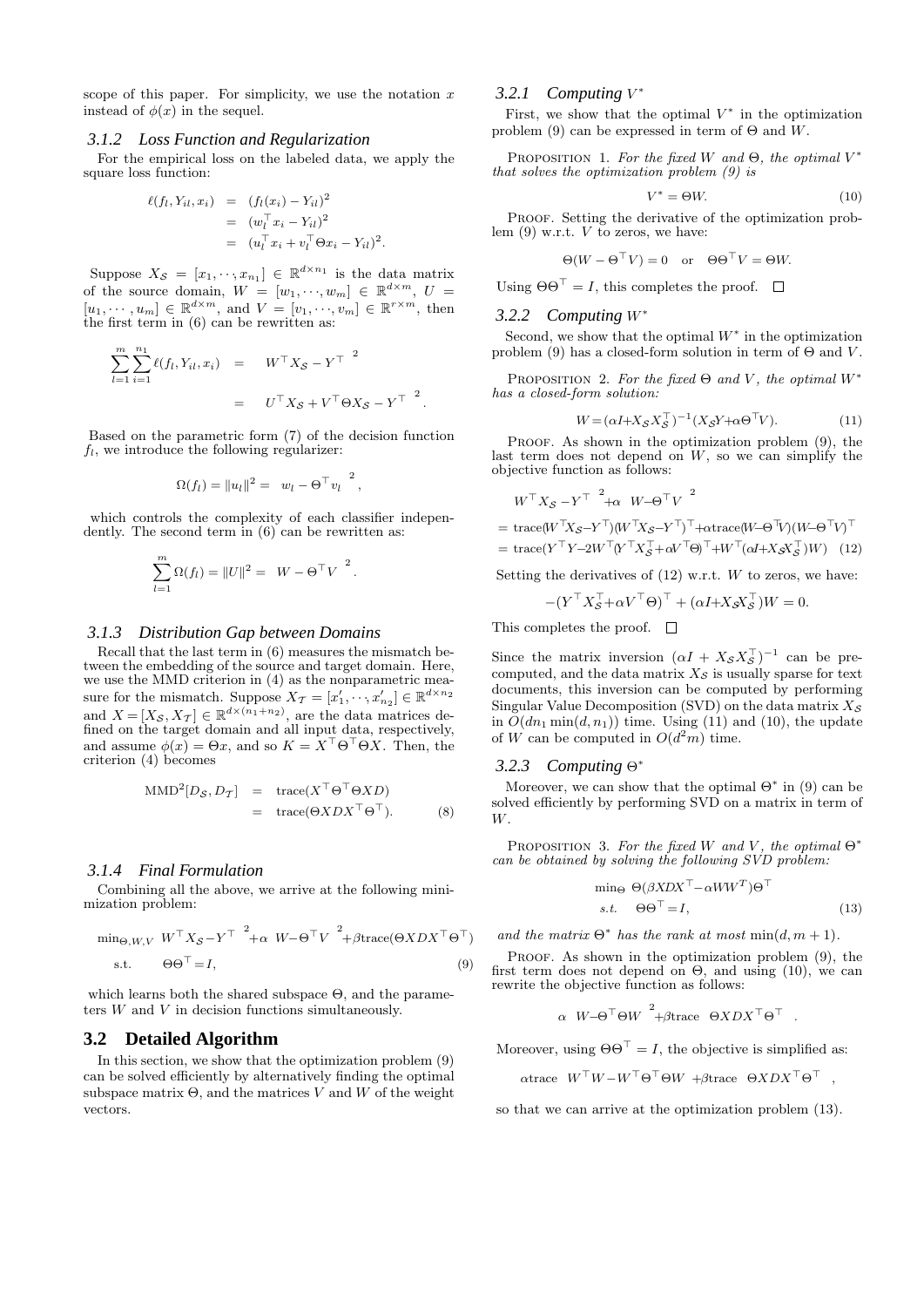Note that D in (5) can be decomposed as  $D = ee^{\top}$ , where  $e \in \mathbb{R}^{n_1+n_2}$  is a vector with the first  $n_1$  entries equal  $1/n_1$ and the remaining entries equal  $-1/n_2$ , and so  $XDX^{\top}$  is of rank one. Moreover, the matrix  $\dot{W}W^{\top}$  has rank at most  $\min(d, m)$ . Thus, the matrix  $\beta XDX^{\top} - \alpha WW^{\top}$  has rank at most min $(d, m + 1)$ .  $\Box$ 

Combining all of the above, the optimization problem (9) can be solved by updating the matrices  $W$ ,  $\Theta$ , and  $V$  iteratively until convergence. The detailed algorithm to solve the optimization problem (9) is summarized in Algorithm 1.

Moreover, based on the Proposition 3, one can perform SVD on the low rank matrix  $\beta XDX^{\top} - \alpha WW^{\top}$  to obtain the optimal Θ<sup>∗</sup> efficiently. Assuming that the input dimension is very high, *i.e.*  $d \gg m$ , the time complexity is  $O(d^2m)$  only. The update of V takes  $O(dm^2)$  time. Therefore, the overall time complexity of Algorithm 1 is only  $O(d^2m)$  assuming the inverse of the matrix  $(\alpha I + X_{\mathcal{S}} X_{\mathcal{S}}^{\top})$  is pre-computed.

#### Algorithm 1: The Algorithm of Our Proposed Domain Adaptation

**Input:** labeled patterns  $\{(x_i, y_i)\}_{i=1}^{n_1}$  in  $D_S$ , unlabeled patterns  $\{(x'_i)\}_{i=1}^{n_2}$  in  $D_{\mathcal{T}}$ , regularization parameters  $\alpha$  and  $\beta$ . Output: The optimal projection matrix Θ for feature subspace, the matrix  $V$  of weight vectors in the embedded space, and the matrix  $W$  of weight vectors of  $m$  decision classifiers. Initialize  $\Theta \leftarrow I, V \leftarrow 0$ . repeat 1 Update  $W$  using  $(11)$ .

- 
- **2** Compute  $\Theta$  by solving SVD in (13).
- 3 Set  $V = \Theta W$ .

### until convergence

# **3.3 Prediction**

After extracting the shared subspace Θ, and the weight vectors  $w_l$  and  $v_l$  for each class, one can perform prediction using (7). However, the weight vector  $w_l$  is learned to minimize the empirical loss of the labeled data in the source domain  $D_{\mathcal{S}}$ , and may not be the discriminative direction for the testing data in the target domain  $D_{\mathcal{T}}$ .

Recall that the subspace  $\Theta$  is learned to minimize the MMD criterion in (8), and captures the intrinsic structure of data for domain adaptation. Moreover, the weight vector  $v_l$  is the discriminative direction defined on the projected subspace  $\Phi$ , so the prediction on the testing data in the target domain  $D<sub>T</sub>$  can be performed by a decision classifier  $f_{Tl}(x') = v_l^{\top} \Theta x'$  instead of  $f_l(x')$  in (7), and  $\Theta^{\top} v_l$  is the discriminative direction for the l-th class in the target domain.

### **3.4 Discriminative Features Propagation**

However, one major problem in text mining is the sparsity of features in the high dimensional space. Specifically, some discriminative features occur frequently in the target domain  $D<sub>T</sub>$  but seldom appear or even are absent in the source domain  $D_{\mathcal{S}}$ . For example, for the task of extracting sentences corresponding to job requirements from job Web sites, some common terms may be "qualified", "year", "experience" and so on. However, some characteristic words are dependent of the job nature. For instance, "CPA", "CA", "ACCA" are the discriminative term for the "accounting" domain whereas "CCP", "physiology" are discriminative terms

for the domain of "health care". To address this issue, we develop the following propagation strategy.

According to the discussion in Section 3.2, we can extract a common feature set  $\mathcal F$  from the both domains for each specific task  $l$  by selecting the features with high weight in  $\Theta' v_l$ . Based on the co-occurrence information in the target domain, we can compute the similarity between the common features in the set  $\mathcal F$  and the remaining features (noncommon features) in another set  $\overline{\mathcal{F}}$ . For each non-common features, we can sum up its similarity with all the common features. Finally we rank all the non-common features by its similarity weight with the common feature set in the descending order. By selecting the top K high similarity noncommon terms, combined with all the existing common features, we can get a set of characteristic features  $\mathcal{F}_c \subset \mathcal{F} \cup \bar{\mathcal{F}}$ for the target domain.

Based on the assumption that similar features should have similar prediction power in the target domain, we can construct a feature similarity graph  $\check{G}$ . In  $\mathcal{G}$ , each vertex v represents a feature, and edge weights are given by a symmetric matrix  $E \in \mathbb{R}^{d \times d}$ , whose entries  $E_{uv} = \langle \pi_u, \pi_v \rangle \geq 0$ , where  $\langle \cdot, \cdot \rangle$  means the inner product,  $\pi_i$  represents the vector of normalized occurrence in the target domain. Define the degree of vertex v as  $d_v = \sum_{u \sim v} E_{uv}$ , then we can define the normalized graph Laplacian matrix:

$$
\mathcal{L}_{uv} = \begin{cases}\n1 - E_{uv}/d_u & \text{if } u = v \text{ and } d_u \neq 0 \\
-E_{uv}/\sqrt{d_u d_v} & \text{if } u \text{ and } v \text{ are adjacent} \\
0 & \text{otherwise.} \n\end{cases}
$$
\n(14)

We also define a column vector  $\rho = [\rho_1, \ldots, \rho_d]^\top \in \mathbb{R}^d$ representing the discriminative weight vector of characteristic features. Intuitively, similar features should have similar weights. Therefore, we introduce a manifold regularizer using the feature graph Laplacian matrix in (14) as:

$$
\rho^T \mathcal{L} \rho = \sum_{u,v} E_{uv} \frac{\rho_u}{\sqrt{d_u}} - \frac{\rho_v}{\sqrt{d_v}}^2
$$

which propagates the weight of the common features to other characteristic features via the manifold structure of the feature graph.

Moreover, we also require the discriminative weight vector  $\rho$  be close to the discriminative direction learned for each class in the target domain. Thus, we arrive at the following optimization problem:

$$
\min \qquad \rho_l - \Theta^{\top} v_l \rvert^2 + \gamma \rho_l^T \mathcal{L}_l \rho_l, \tag{15}
$$

,

where the first term minimizes the difference between  $\rho_l$  and  $\Theta^{\top} v_l$ , and the second term enforces that the assignment of the weight of the characteristic features is propagated from the common features. In addition, the optimization problem (15) can be solved according to the following lemma:

PROPOSITION 4. Let  $v_l$  be the classifier for the class l on the shared feature subspace  $\Theta$ , therefore the corresponding optimal  $\rho_l$  has a closed form in term of  $\Theta$  and  $v_l$ .

PROOF. We first rewrite the objective function as follows:

$$
\rho_l - \Theta^{\top} v_l^2 + \gamma \rho_l^{\top} \mathcal{L}_l \rho_l \n= \rho_l^{\top} \rho_l - 2v_l^{\top} \Theta \rho_l + v_l^{\top} v_l + \gamma \rho_l^{\top} \mathcal{L}_l \rho_l \n= \rho_l^{\top} (I + \gamma \mathcal{L}_l) \rho_l - 2v_l^{\top} \Theta \rho_l + v_l^{\top} v_l
$$
\n(16)

Setting the derivation of (16) with respect to  $\rho_l$  to zeros, we have:

 $\rho_l = (I + \gamma \mathcal{L}_l)^{-1} \Theta^{\top} v_l.$ 

This completes the proof.  $\square$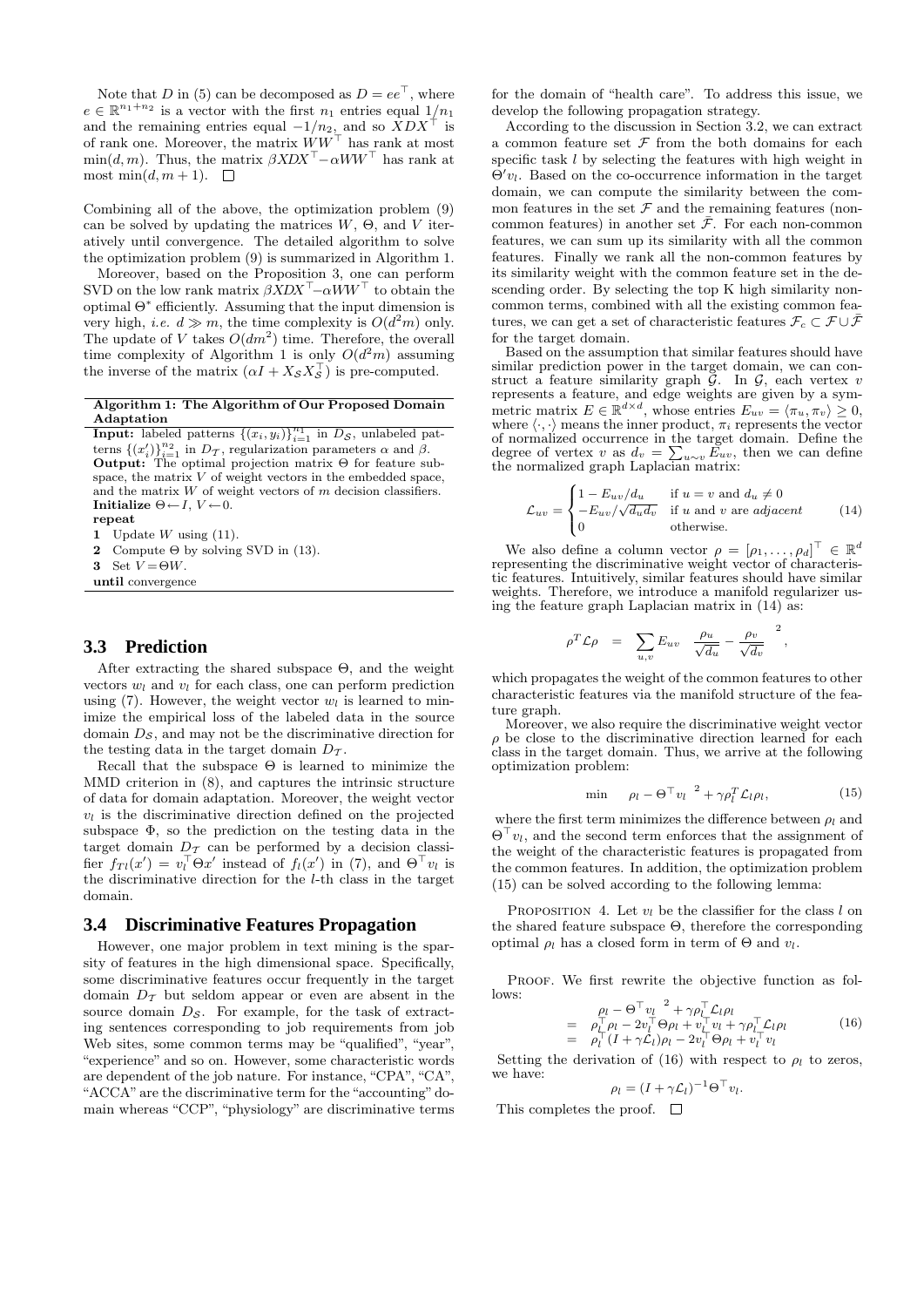Therefore, the prediction on the testing patterns in the target domain can be performed by:

$$
f_{Tl}(x') = v_l^\top (I + \gamma \mathcal{L}_l)^{-1} \Theta x'.
$$

However, computing the matrix inversion  $(I + \gamma \mathcal{L}_l)^{-1}$  is still computational intensive (with complexity  $O(d^3)$ ). Note that when the predefined parameter  $\gamma$  satisfies  $0 \leq \gamma < 1$ , we have the following Taylor expansion:

$$
(I + \gamma \mathcal{L}_l)^{-1} = I - \gamma \mathcal{L}_l + \gamma^2 \mathcal{L}_l^2 - \gamma^3 \mathcal{L}_l^3 + \dots
$$

As  $\mathcal{L}_l$  is usually very sparse, especially when  $\gamma$  is small, one can approximate  $(I + \gamma \mathcal{L}_l)^{-1}$  as  $I - \gamma \mathcal{L}_l$  and the revised discriminative direction is:

$$
\rho_l = \Theta^{\top} v_l - \gamma \mathcal{L}_l \Theta^{\top} v_l,
$$

Then the decision function on the testing patterns in the target domain becomes:

$$
f_{Tl}(x') = v_l^{\top} (I - \gamma \mathcal{L}_l) \Theta x',
$$

As a result, the computation of the prediction is much reduced.

As discussed above,  $\Theta^{\top}v_l$  is the optimal discriminative direction of the l-th class in (9). From the propagation of the feature graph  $\mathcal{G}$ , the discriminative information from other characteristic features  $\mathcal{F}_c$  can be used to compute the weight vector  $-\gamma \mathcal{L}_l \Theta^{\top} v_l$  to correct the discriminative direction.

### **3.5 Error Analysis on Domain Adaptation**

In this section, we study the error analysis of our proposed domain adaptation method in the target domain. First, we denote the labeling function in  $D<sub>T</sub>$  as follows:

$$
g_T(x) = \begin{cases} v^T \Theta x & \text{if } 0 \le v^T \Theta x \le 1, \\ 1 & \text{if } 1 < v^T \Theta x, \\ 0 & \text{if } v^T \Theta x < 0, \end{cases}
$$

and  $h(x): \mathcal{X} \to \{0,1\}$  is the truth labeling function. Let  $sigma(x)$  be a continuous loss function defined as:

$$
\sigma(x)=|h(x)-g_T(x)|.\tag{17}
$$

The expected loss of  $g_T$  in  $D_T$  is defined as:

 $\epsilon_{\mathcal{T}}(h, g_{\mathcal{T}}(x')) = \mathbb{E}_{x' \sim D_{\mathcal{T}}} [|h(x') - g_{\mathcal{T}}(x')|] = \mathbb{E}_{x' \sim D_{\mathcal{T}}}[\sigma(x')].$ 

Note that  $f_{\mathcal{S}}(x) = u^{\top} x + v^{\top} \Theta x$  is the proposed decision function in (7) for the labeled data in the source domain, then we also define the expected loss of  $f_s$  in  $D_s$  as:

$$
\epsilon_{\mathcal{S}}(h, f_{\mathcal{S}}(x)) = \mathbf{E}_{x \sim D_{\mathcal{S}}}[[h(x) - u^{\top} x - v^{\top} \Theta x]].
$$

For simplicity, we denote  $E_{x \sim D_S} = E_{\mathcal{P}}$  and  $E_{x' \sim D_{\mathcal{T}}} = E_{\mathcal{Q}}$ . Based on the definition of  $\sigma(x)$  in (17), we know that  $0 \leq$  $\sigma(x) \leq 1$ . With a mild assumption that  $\|\sigma\|_{\mathcal{H}}$  is bounded by a finite number  $C$ , where  $H$  is a RKHS, we obtain the following theorem:

THEOREM 1. Suppose  $||x|| = 1$ , the expected loss of  $g_{\mathcal{T}}$  in  $D_{\mathcal{T}}$  is bounded by

$$
\epsilon_{\mathcal{T}}(h, g_{\mathcal{T}}(x')) \le \epsilon_{\mathcal{S}}(h, f_{\mathcal{S}}(x)) + \text{MMD}[D_{\mathcal{S}}, D_{\mathcal{T}}]C + ||u||. \tag{18}
$$
  
PROOF.

 $\epsilon_{\mathcal{T}}(h, g_{\mathcal{T}}(x'))$ 

 $= \epsilon_S(h, f_S(x)) + \epsilon_T(h, g_T(x')) - \epsilon_S(h, f_S(x))$ <br>  $= \epsilon_S(h, f_S(x)) + \epsilon_T(h, g_T(x')) - \text{Ex}(\vert h(x) \vert - \epsilon_S(h, f_S(x)))$ 

$$
= \epsilon_{\mathcal{S}}(h, f_{\mathcal{S}}(x)) + \epsilon_{\mathcal{T}}(h, g_{\mathcal{T}}(x')) - \mathbf{E}_{\mathcal{P}}[|h(x) - u^{\top}x - v^{\top}\Theta x|]
$$

$$
\leq \epsilon_{\mathcal{S}}(h, f_{\mathcal{S}}(x)) + \epsilon_{\mathcal{T}}(h, g_{\mathcal{T}}(x')) - \mathbb{E}_{\mathcal{P}}[|h(x) - v^{\top} \Theta x|] + \mathbb{E}_{\mathcal{P}}[|u^{\top} x|]
$$

 $\leq \epsilon_{\mathcal{S}}(h, f_{\mathcal{S}}(x)) + \mathbf{E}_{\mathcal{Q}}[|h(x) - g_{\mathcal{T}}(x')|] - \mathbf{E}_{\mathcal{P}}[|h(x) - g_{\mathcal{T}}(x)|] + \mathbf{E}_{\mathcal{P}}[|u^{\top}x|]$ 

(19)

The second last inequality holds because of the triangle inequality

$$
|h(x) - v^\top \Theta x| \le |h(x) - u^\top x - v^\top \Theta x| + |u^\top x|,
$$

$$
|h(x) - g_T(x)| \le |h(x) - v^\top \Theta x|.
$$

Moreover, using the Cauchy-Schwarz inequality, we have:

$$
E_{\mathcal{P}}[|u^{\top}x|] \leq E_{\mathcal{P}}[||u|| ||x||] = ||u||E_{\mathcal{P}}[||x||].
$$

Since  $||x|| = 1$ , so that

and the

$$
\mathbf{E}_{\mathcal{P}}(|u^{\top}x|) \le ||u||. \tag{20}
$$

By the virtual of RKHS property, for any function  $\sigma(x)$  in the RKHS can be expressed as  $\sigma(x) = \langle \sigma, \phi(x) \rangle_{\mathcal{H}}$ . Then, we can obtain the following bound:

$$
E_{\mathcal{Q}}[|h(x') - g_{\mathcal{T}}(x')|] - E_{\mathcal{P}}[|h(x) - g_{\mathcal{T}}(x)|]
$$
  
= 
$$
E_{\mathcal{Q}}[\sigma(x')] - E_{\mathcal{P}}[\sigma(x)]
$$
  
= 
$$
E_{\mathcal{Q}}[\langle \phi(x'), \sigma \rangle_{\mathcal{H}}] - E_{\mathcal{P}}[\langle \phi(x), \sigma \rangle_{\mathcal{H}}]
$$
  
= 
$$
\langle E_{\mathcal{Q}}[\phi(x')] - E_{\mathcal{P}}[\phi(x)], \sigma \rangle_{\mathcal{H}}.
$$

Assume  $\|\sigma\|_{\mathcal{H}} \leq C$ , similar to (1), we have:

$$
\langle \mathcal{E}_{\mathcal{Q}}[\phi(x')] - \mathcal{E}_{\mathcal{P}}[\phi(x)], \sigma \rangle_{\mathcal{H}} \leq \mathcal{E}_{\mathcal{Q}}[\phi(x')] - \mathcal{E}_{\mathcal{P}}[\phi(x)] \Big|_{\mathcal{H}} C
$$
  
= MMD[D<sub>S</sub>, D<sub>T</sub>]*C*. (21)

Substitute (20) and (21) into (19). This completes the proof.  $\square$ 

Based on the expected error bound in (18), we can conclude that minimizing the MMD in (8), the empirical loss of labeled data in the source domain  $D_{\mathcal{S}}$ , and the regularizer  $||u||$  simultaneously as in (9) can also minimize the expected loss in the target domain  $D_{\mathcal{T}}$ .

#### **4. EXPERIMENTS**

We demonstrate the effectiveness of our proposed domain adaptation method by conducting experiments on various data sets covering two common text mining problems: document classification and information extraction.

### **4.1 Document Classification**

#### *4.1.1 Experiment Setup*

We use the 20-Newsgroup corpus to conduct experiments on document classification. This corpus consists of 18,846 newsgroup articles harvested from 20 different Usenet newsgroups. It can be observed that the marginal distributions of the articles among different newsgroups are not identical. There exists distribution shift from one newsgroup to any other newsgroups. However, we observe that some newsgroups are related. For example, the newsgroups rec.autos and rec.motorcycles are related to car. The newsgroups comp.sys.mac.hardware and comp.sys.ibm.pc.hardware are related to hardware, etc. Table 1 depicts the detailed information of the data sets, derived from 20-Newsgroup, used in our experiments. There are four class labels, namely, car, ball game, hardware, and OS. For each class label, there are two related newsgroups, and we can select the articles in one newsgroup as labeled data in the source domain and the articles in the other newsgroup as unlabeled data in the target domain. The data sets NG1-2class, NG2-2class, and NG3- 2class have only two class labels. For example, the NG1- 2class data set has the class labels car and ball game. The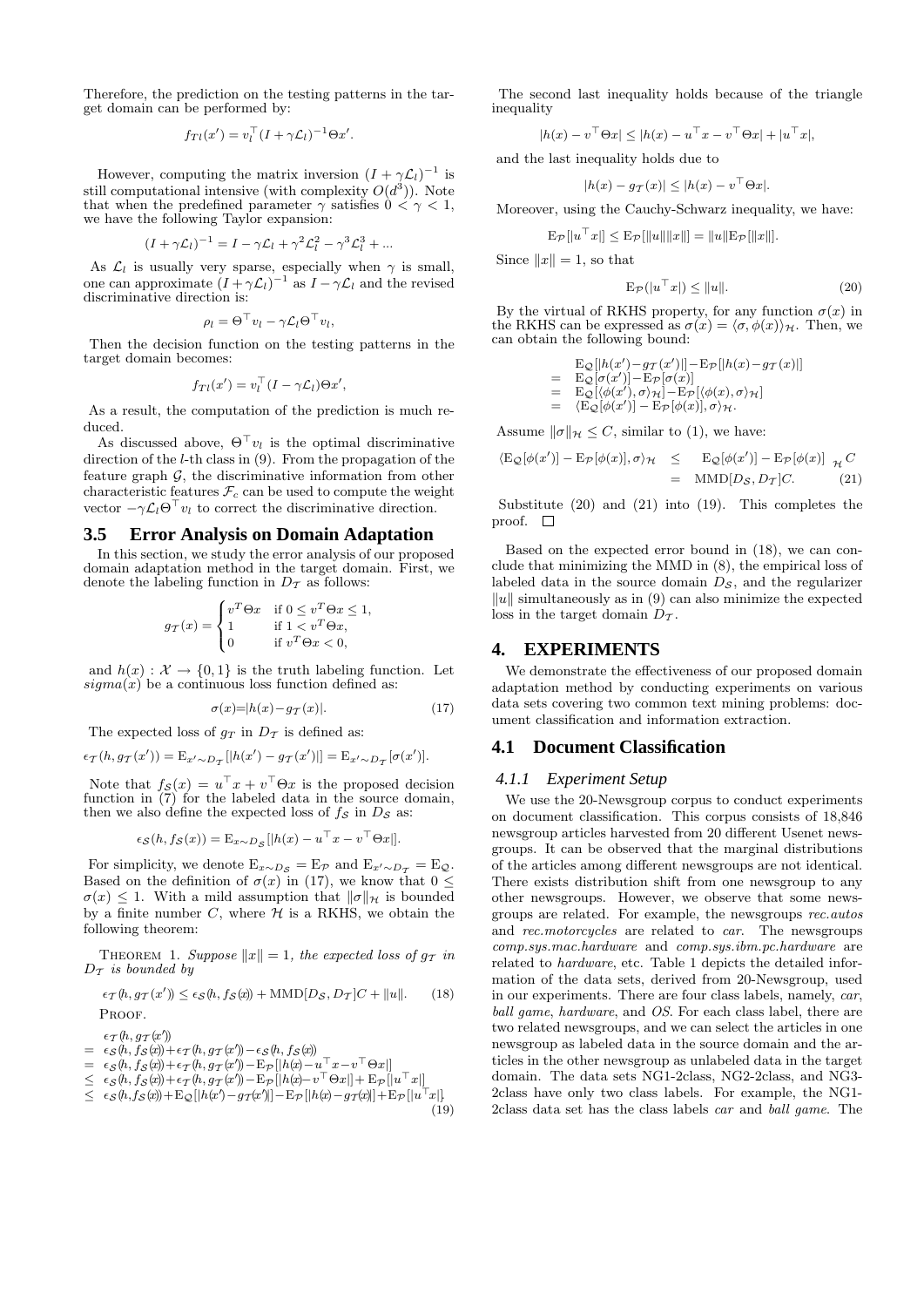source domain contains 400 random articles selected from the newsgroup rec.auto and rec.baseball for the class label car and ball game respectively. There are 800 articles in total for the source domain. The target domain contains 400 random articles selected from the newsgroup rec.motorcycle and rec.hockey for the corresponding class label car and ball game respectively. There are also 800 articles in the target domain. The datasets NG4-4class and NG5-4class both have 4 class labels, namely, *car*, *ball game*, *hardware*, and OS. The composition of articles in each label in the source and target domains is clearly shown in Table 1. Pay attention that all the articles are represented by the vector space model and normalized to unit length.

In order to verify the effectiveness of our method, we compare with three typical classification methods: SVM, Transductive SVM, and CDSC as presented in [10]. They represent supervised classification, semi-supervised classification, and a recent domain adaptation method respectively. SVM and TSVM [9]are implemented by <sup>2</sup> SVM<sup> $light$ </sup> and the parameters are all set as default in the package. The parameters setting in CDSC is the same as those reported in the paper. For those three comparison algorithms, since they can only handle binary classification, we transform the multiclass problems to the 1-VS-rest problem setting for training. For each data set, we repeated all the algorithms 10 times by randomly sampling the articles in each run and calculate the average performance, so as to decrease the sampling bias.

### *4.1.2 Result and Discussion*

We adopt the recall, precision, and F1-measure as the evaluation metrics. Recall is defined as the number of articles that are correctly classified, divided by the actual number of articles in each class. Precision is defined as the number of articles that are correctly classified, divided by the number of all the articles predicted as the same class. F1 measure is defined as the harmonic mean of recall and precision. Results of all the methods on all data sets depicted in Table 1 are summarized in Table 2 with the best results shown in bold font. It can be observed that the supervised method, namely, SVM, which trains only in the source domain and tests in the target domain always gets the worst performance among the four algorithms. Semi-supervised learning method TSVM outperforms the supervised learning method SVM by take advantages of the unlabeled data in the target domain. Because the articles in the source domain and target domain are related, then the unlabeled data in target domain will supply some distribution information for the training so as to improve the prediction in the target domain. CDSC has been reported for the good performance in two-class cross-domain adaptation. Those results are verified again in our experiments especially when the two classes in the target domain are well separated such as the data set NG3-2class. However, for multiclass problems especially when the multiple classes in the target domain are not very easy to separate such as the data set NG4-4class and NG5-4class, the performance of CDSC is not as good as that in two-class problems. On the other hand, our domain adaptation method can get comparable results with CDSC for the well separated two-class problems and achieve better performance for all the other data sets.

# **4.2 Information Extraction**

<sup>2</sup>http://svmlight.joachims.org

| Domain | Domain     | $#$ of Job     | $\#$ of Text |
|--------|------------|----------------|--------------|
| Label  | Name       | Advertisements | Fragments    |
| D1     | Accounting | 273            | 7462         |
| D2     | Logistic   | 202            | 5636         |
| D3     | Health     | 201            | 6402         |

Table 3: The details of the data collected for the information extraction experiments.

### *4.2.1 Experiment Setup*

We conducted a set of experiments in the area of information extraction. The objective of information extraction is to extract precise chunks of consecutive tokens for each field of interest from a semi-structured text document. In our experiments, we target at extracting the job related information from Web pages in some employment Web sites. The fields of interest are job title, company, location, salary, post-date, education, experience, and duty. We have collected online job advertisement documents from recruitment Web sites in 3 different domains (or industries). Table 3 shows the details of the collected data. The first, second, and third columns refer to the domain label, domain name, and the number of job advertisements collected in the domain respectively. For each online job advertisement collected, we automatically segment the document into a number of text fragments by applying the document object model  $(DOM)^3$ and extract the text contained in the text nodes of the DOM structure. The fourth column of the table shows the number of text fragments in the domain after segmentation. Each text fragment should be labeled as one of the eight job fields mentioned above, or the "not-a-field" label. We can observe that the distribution of the text fragments in one domain is related to the distribution in the other domains. In our experiments, For evaluation purpose, all text fragments in the three domains are manually labeled by two human accessors. If there is a disagreement on the judgment of the two human accessors, it is resolved by a discussion among them.

In each domain, we have conducted different sets of experiments to demonstrate the performance and compare with existing methods. The first set of experiment is to use the labeled training example in the source domain and the unlabeled data in the target domain to learn the extraction model using our domain adaptation method. The learned model is then applied to the testing data in the target domain and the performance is measured. For example, let D1 and D2 be the source and target domains respectively. We use the labeled training fragments in D1 and the unlabeled fragments in D2 to learn a model. Then the learned model is applied to predict the fields of the text fragments in the testing data. The other sets of experiments are designed in a similar manner as the first set. In the second set of experiments, we use transductive support vector machine for model training. As can be seen, in each training, the total number of text fragments in the source domain and target domain is larger than 10,000. Since CDSC needs to compute and store the pairwise similarity for any two fragments, it cannot handle this information extraction data set. Then we do not compare with it because of out of memory. Note that each text fragment is represented by the vector space model and normalized to unit length.

<sup>&</sup>lt;sup>3</sup>The details of the document object model can be found in http://www.w3.org/DOM.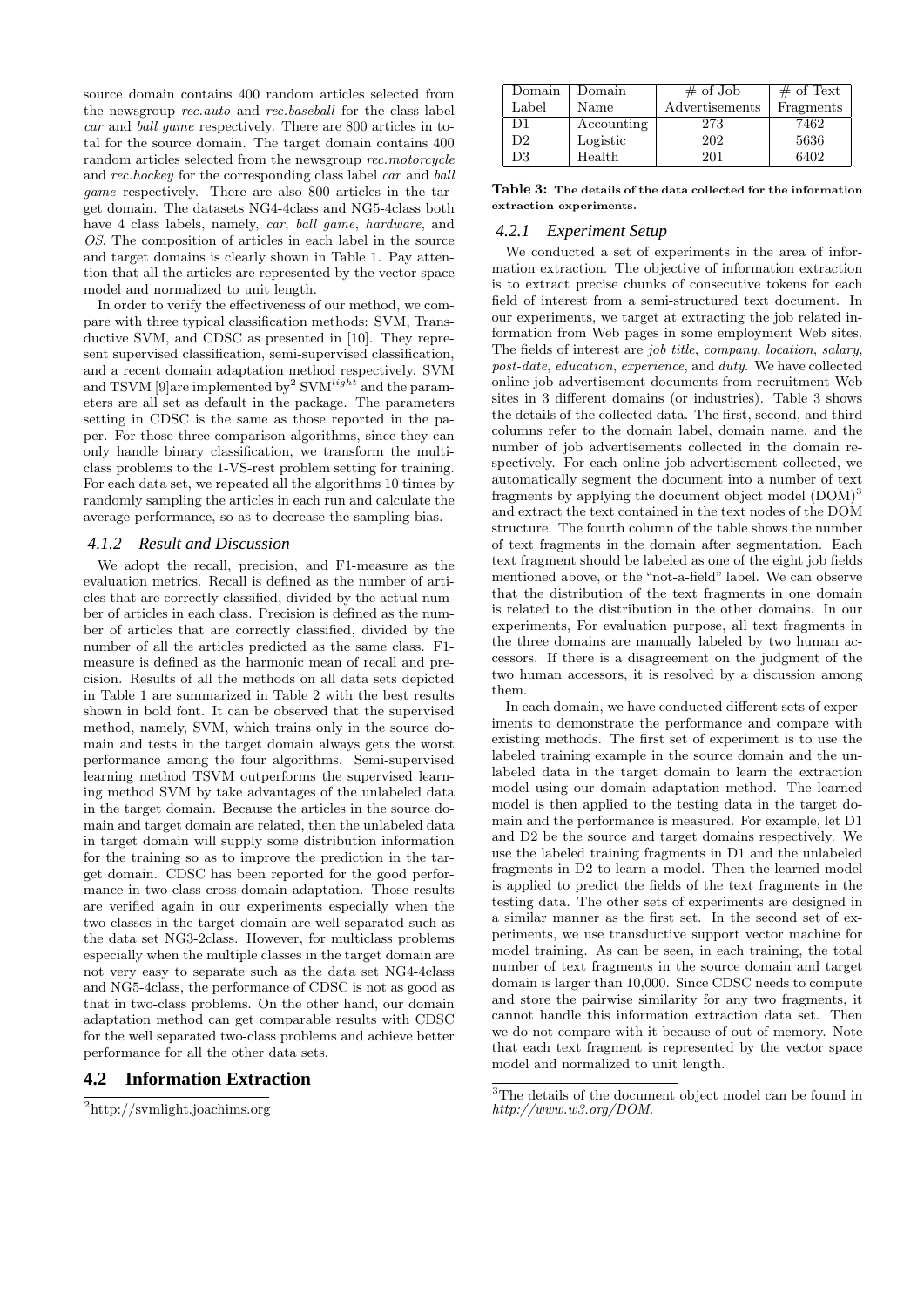| Data set                              | Domain | class label    |              |                          |                                       |      |  |  |  |
|---------------------------------------|--------|----------------|--------------|--------------------------|---------------------------------------|------|--|--|--|
|                                       |        | car            | ball game    | hardware                 | OS                                    |      |  |  |  |
| $NG1-2class$                          | source | rec.auto       | rec.baseball | N/A                      | $\overline{\rm N/A}$                  | 800  |  |  |  |
|                                       | target | rec.motorcycle | rec.hockey   | N/A                      | N/A                                   | 800  |  |  |  |
| $NG2-2class$                          | source | N/A            | N/A          | comp.sys.ibm.pc.hardware | comp.windows.x                        | 800  |  |  |  |
|                                       | target | N/A            | N/A          | comp.sys.mac.hardware    | comp.os.ms-windows.misc               | 800  |  |  |  |
| $NG3-2class$                          | source | rec.auto       | N/A          | comp.sys.ibm.pc.hardware | N/A                                   | 800  |  |  |  |
|                                       | target | rec.motorcycle | N7A          | comp.sys.mac.hardware    | N/A                                   | 800  |  |  |  |
| $NG4-4class$                          | source | rec.auto       | rec.baseball | comp.sys.ibm.pc.hardware | comp.windows.x                        | 1600 |  |  |  |
|                                       | target | rec.motorcycle | rec.hockey   | comp.sys.mac.hardware    | comp.os.ms-windows.misc               | 1600 |  |  |  |
| $\overline{\text{NG5-4}\text{class}}$ | source | rec.motorcycle | rec.hockey   | comp.sys.mac.hardware    | $comp. \overline{os.ms-windows.misc}$ | 1600 |  |  |  |
|                                       | target | rec.auto       | rec.baseball | comp.sys.ibm.pc.hardware | comp.windows.x                        | 1600 |  |  |  |

Table 1: The details of the data collected for the document classification experiments.

| Data set     | class label | SVM   |                                                                               | <b>TSVM</b> |            |       | CDSC  |       |       | Our approach |       |       |       |
|--------------|-------------|-------|-------------------------------------------------------------------------------|-------------|------------|-------|-------|-------|-------|--------------|-------|-------|-------|
|              |             | P     | R                                                                             | F1          | $_{\rm P}$ | R     | F1    | P     | R     | F1           | P     | R     | F1    |
| $NG1-2class$ | car         | 0.788 | 0.960                                                                         | 0.867       | 0.812      | 0.966 | 0.884 | 0.841 | 0.985 | 0.907        | 0.912 | 0.985 | 0.947 |
|              | ball game   | 0.949 | 0.744                                                                         | 0.833       | 0.957      | 0.778 | 0.863 | 0.982 | 0.815 | 0.891        | 0.984 | 0.905 | 0.943 |
|              | average     | 0.869 | 0.852                                                                         | 0.850       | 0.884      | 0.869 | 0.774 | 0.912 | 0.900 | 0.899        | 0.948 | 0.945 | 0.945 |
|              | hardware    | 0.652 | 0.760                                                                         | 0.702       | 0.743      | 0.641 | 0.693 | 0.767 | 0.810 | 0.788        | 0.855 | 0.835 | 0.845 |
| $NG2-2class$ | OS          | 0.707 | 0.589                                                                         | 0.643       | 0.762      | 0.782 | 0.772 | 0.799 | 0.755 | 0.776        | 0.840 | 0.859 | 0.849 |
|              | average     | 0.680 | 0.674                                                                         | 0.672       | 0.753      | 0.713 | 0.732 | 0.783 | 0.783 | 0.782        | 0.847 | 0.847 | 0.847 |
|              | car         | 0.876 | 0.884                                                                         | 0.880       | 0.934      | 0.912 | 0.923 | 0.984 | 0.910 | 0.945        | 0.984 | 0.907 | 0.944 |
| $NG3-2class$ | hardware    | 0.874 | 0.885                                                                         | 0.879       | 0.916      | 0.937 | 0.927 | 0.916 | 0.985 | 0.949        | 0.914 | 0.985 | 0.948 |
|              | average     | 0.880 | 0.880                                                                         | 0.880       | 0.925      | 0.925 | 0.925 | 0.950 | 0.948 | 0.947        | 0.949 | 0.946 | 0.946 |
|              | car         | 0.710 | 0.845                                                                         | 0.771       | 0.803      | 0.854 | 0.828 | 0.730 | 0.890 | 0.802        | 0.773 | 0.903 | 0.833 |
|              | ball game   | 0.818 | 0.899                                                                         | 0.854       | 0.873      | 0.905 | 0.889 | 0.955 | 0.955 | 0.955        | 0.920 | 0.917 | 0.918 |
| $NG4-4class$ | hardware    | 0.637 | 0.630                                                                         | 0.634       | 0.669      | 0.633 | 0.650 | 0.633 | 0.700 | 0.665        | 0.819 | 0.792 | 0.805 |
|              | OS          | 0.623 | 0.441                                                                         | 0.517       | 0.666      | 0.633 | 0.649 | 0.815 | 0.550 | 0.657        | 0.796 | 0.692 | 0.741 |
|              | average     | 0.696 | 0.704                                                                         | 0.694       | 0.753      | 0.756 | 0.754 | 0.783 | 0.774 | 0.770        | 0.827 | 0.826 | 0.824 |
| NG5-4class   | car         | 0.743 | 0.435                                                                         | 0.549       | 0.745      | 0.628 | 0.682 | 0.862 | 0.750 | 0.802        | 0.750 | 0.916 | 0.825 |
|              | ball game   | 0.832 | 0.819                                                                         | 0.825       | 0.856      | 0.760 | 0.805 | 0.913 | 0.835 | 0.872        | 0.891 | 0.843 | 0.866 |
|              | hardware    | 0.552 | 0.715                                                                         | 0.623       | 0.550      | 0.697 | 0.615 | 0.577 | 0.820 | 0.678        | 0.763 | 0.779 | 0.771 |
|              | OS          | 0.507 | 0.574                                                                         | 0.538       | 0.579      | 0.577 | 0.578 | 0.623 | 0.495 | 0.552        | 0.734 | 0.596 | 0.658 |
|              | average     | 0.658 | 0.636                                                                         | 0.634       | 0.683      | 0.665 | 0.670 | 0.743 | 0.725 | 0.726        | 0.785 | 0.783 | 0.780 |
| Average      |             | 0.757 | 0.746<br>0.786<br>0.791<br>0.834<br>0.826<br>0.825<br>0.871<br>0.749<br>0.800 |             | 0.870      | 0.869 |       |       |       |              |       |       |       |

Table 2: The classification performance of different sets of experiments. P, R, and F1 refer to the precision, recall, and F1-measure respectively.

#### *4.2.2 Result and Discussion*

We adopt the recall, precision, and F1-measure as the evaluation metrics. Recall is defined as the number of text fragments that are correctly labeled by our framework, divided by the actual number of text fragments. Precision is defined as the number of text fragments that are correctly labeled by our framework, divided by the number of predicted text fragments using our framework. F1-measure is defined as the harmonic mean of recall and precision.

In each set of experiments, we have conducted 6 runs using different combination of the source and target domains. Table 4 depicts the performance of the experiments. In each run, we measure the recall, precision, and F1-measure for each field. The figure in each cell of Table 4 is the average performance among the 8 fields of interest in the corresponding experiment. For example, our approach achieves an average precision, recall, and F1-measure of 0.814, 0.845, and 0.825 respectively in the target domain when the source and target domains are D1 and D2 respectively. Our approach achieves an average precision, recall, and F1-measure of 0.820, 0.802, and 0.799. It outperforms TSVM which obtains a F1-measure of 0.744.

Figure 1 depicts the detailed comparison between our method and TSVM. The x-axis denotes the eight job fields and the y-axis denotes the extraction performance measured by F-measure. In each plot, we show the F-measure on each job field when training in one domain and adapt to the other two domains. For example, "TSVM-D1-D2" and "Our-D1-D2"

| <b>Experiment Setting</b> |                |       |       |       |              |       |       |  |
|---------------------------|----------------|-------|-------|-------|--------------|-------|-------|--|
|                           |                | TSVM  |       |       | Our Approach |       |       |  |
| Source                    | Target         |       |       |       |              |       |       |  |
| Domain                    | Domain         | Р     | R     | F1    | Р            | R     | F1    |  |
| D1                        | D <sub>2</sub> | 0.730 | 0.815 | 0.759 | 0.814        | 0.845 | 0.825 |  |
| D1                        | D3             | 0.717 | 0.771 | 0.731 | 0.813        | 0.804 | 0.800 |  |
| D <sub>2</sub>            | D1             | 0.782 | 0.772 | 0.766 | 0.866        | 0.789 | 0.807 |  |
| D <sub>2</sub>            | D3             | 0.782 | 0.796 | 0.770 | 0.830        | 0.762 | 0.765 |  |
| D3                        | D1             | 0.742 | 0.739 | 0.731 | 0.790        | 0.789 | 0.779 |  |
| D3                        | D <sub>2</sub> | 0.727 | 0.784 | 0.737 | 0.793        | 0.791 | 0.786 |  |
| Average                   |                | 0.743 | 0.775 | 0.744 | 0.820        | 0.800 | 0.799 |  |

Table 4: The extraction performance of different sets of experiments. P, R, and F1 refer to the precision, recall, and F1-measure respectively.

represent the result of TSVM and our method respectively on the data set in which D1 is the source domain and D2 is the target domain. It can be observed that our domain adaptation method can get better extraction performance than TSVM in almost all of the fields in each data set.

### **5. CONCLUSIONS**

In this paper, we present a domain adaptation method by extracting the shared concept space between the source domain with sufficient labeled data and the target domain with a large amount of unlabeled data. In our method, we parameterize the shared space by a linear transformation and finding the optimal solution by considering the combination of the two criteria: the empirical loss on the source domain, and the embedded distribution gap between the